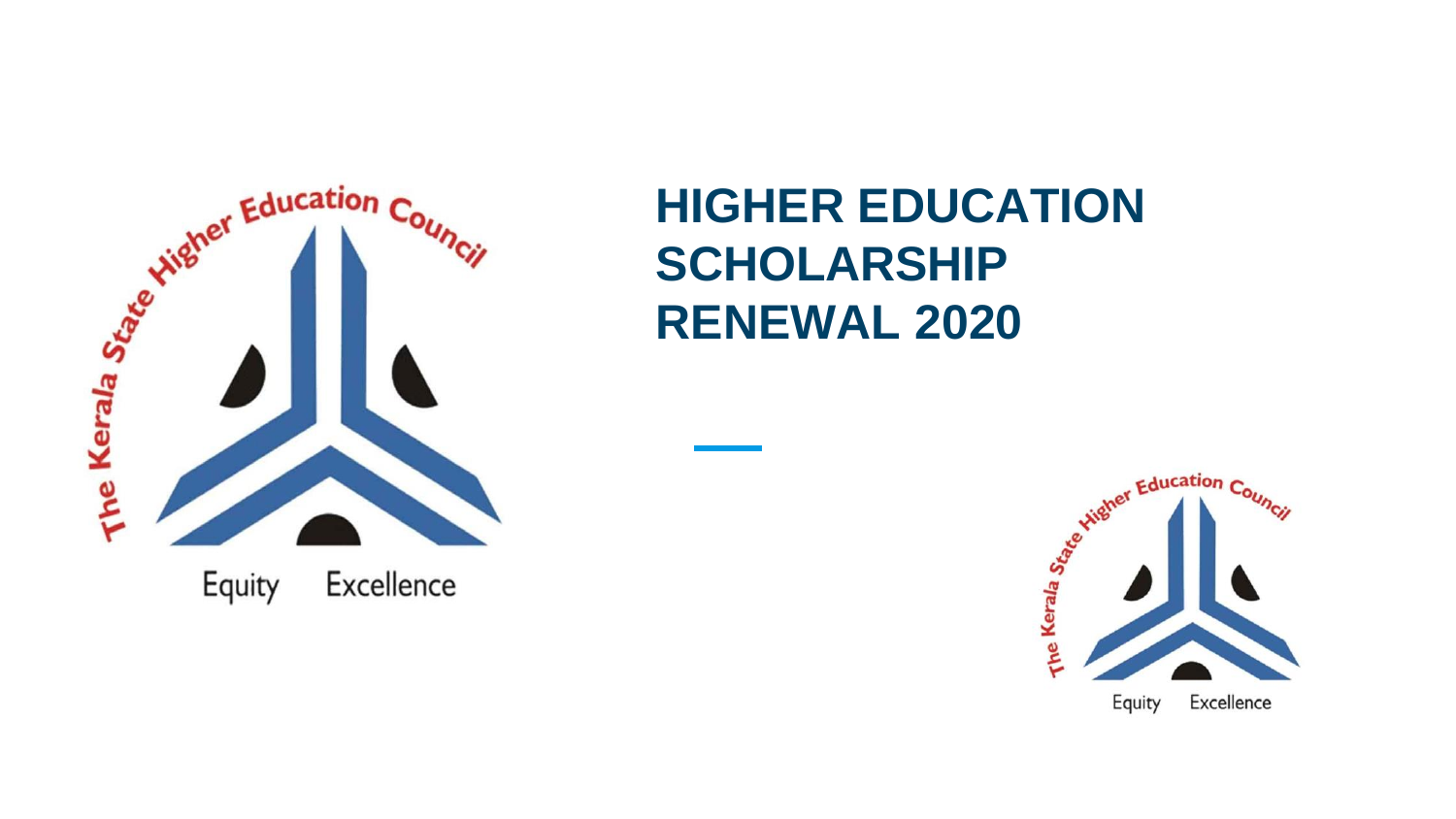

**Log on to www.kshec.kerala.gov.in**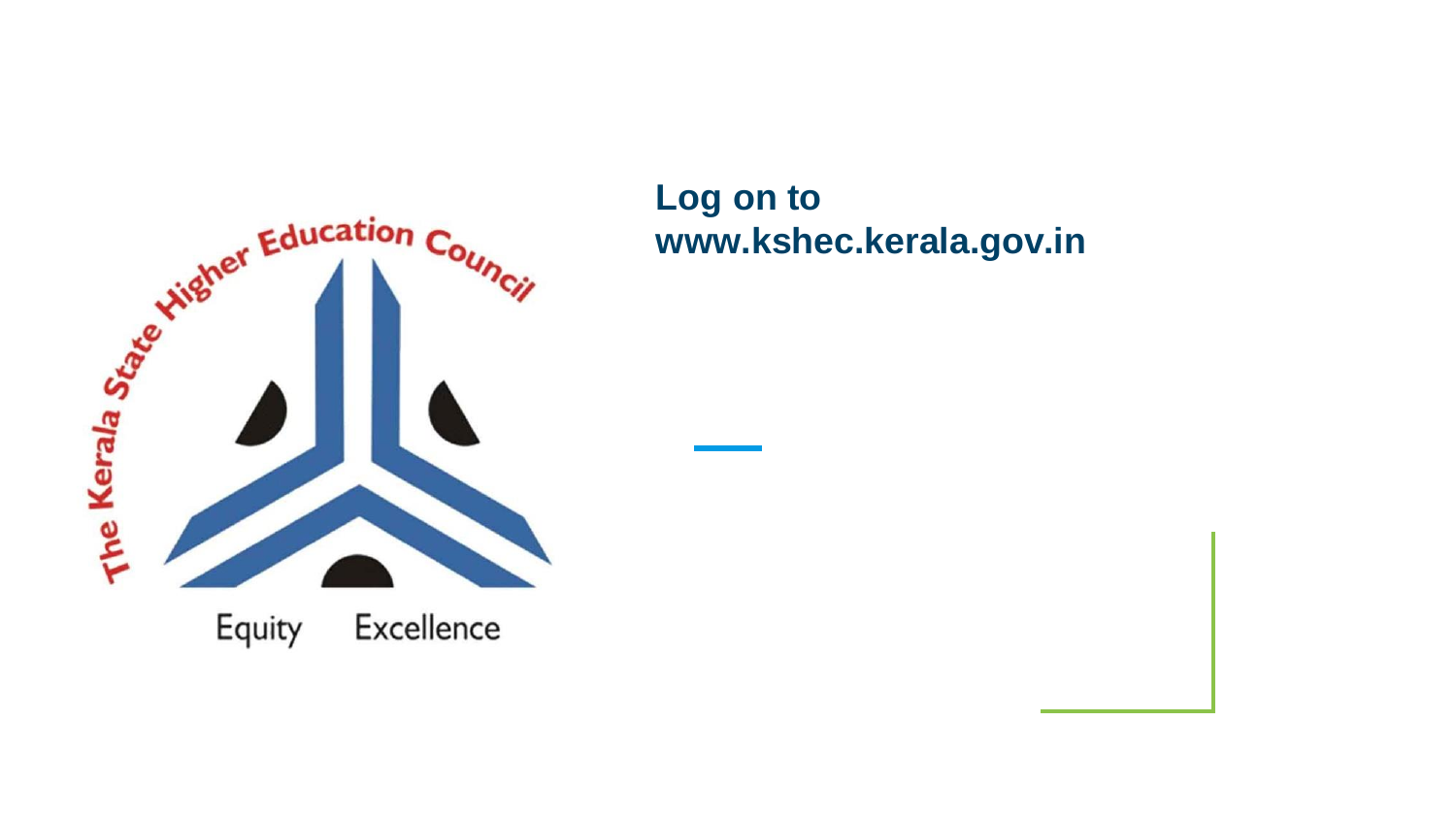

## **Select Scholarship Menu and click on Respective Renewal**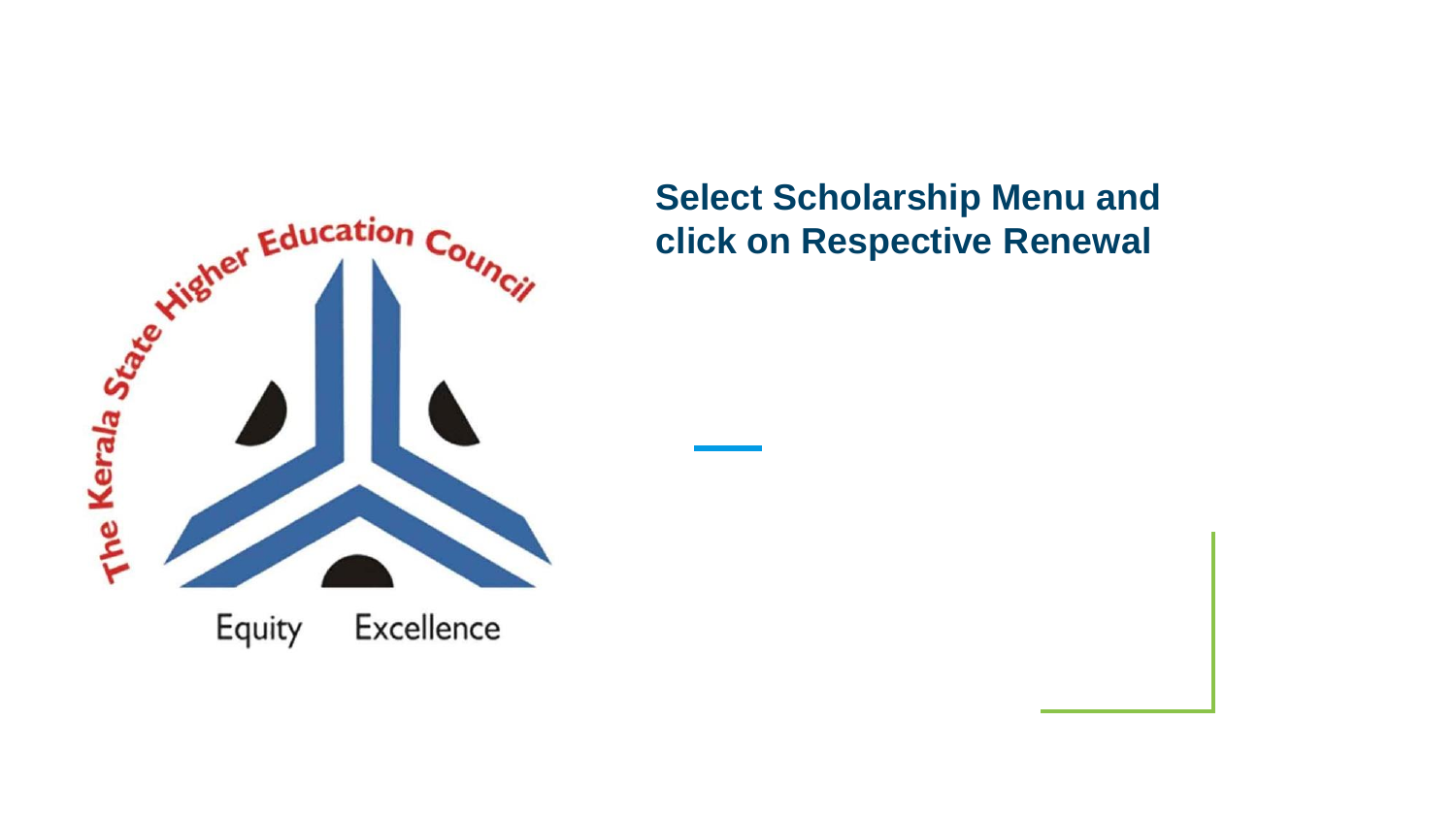## $\leftarrow$  $\rightarrow$  C  $\,\cap\,$  A Not secure | dcescholarship.kerala.gov.in/hescholarship/he ma/he maindx.php



\* @ Q \*

**Click on "Apply Scholarship" and select "ONLINE REGISTRATION RENEWAL" Menu . Note: Renewal students cannot do log in the first stage, they have to click on Apply scholarship and complete the process.**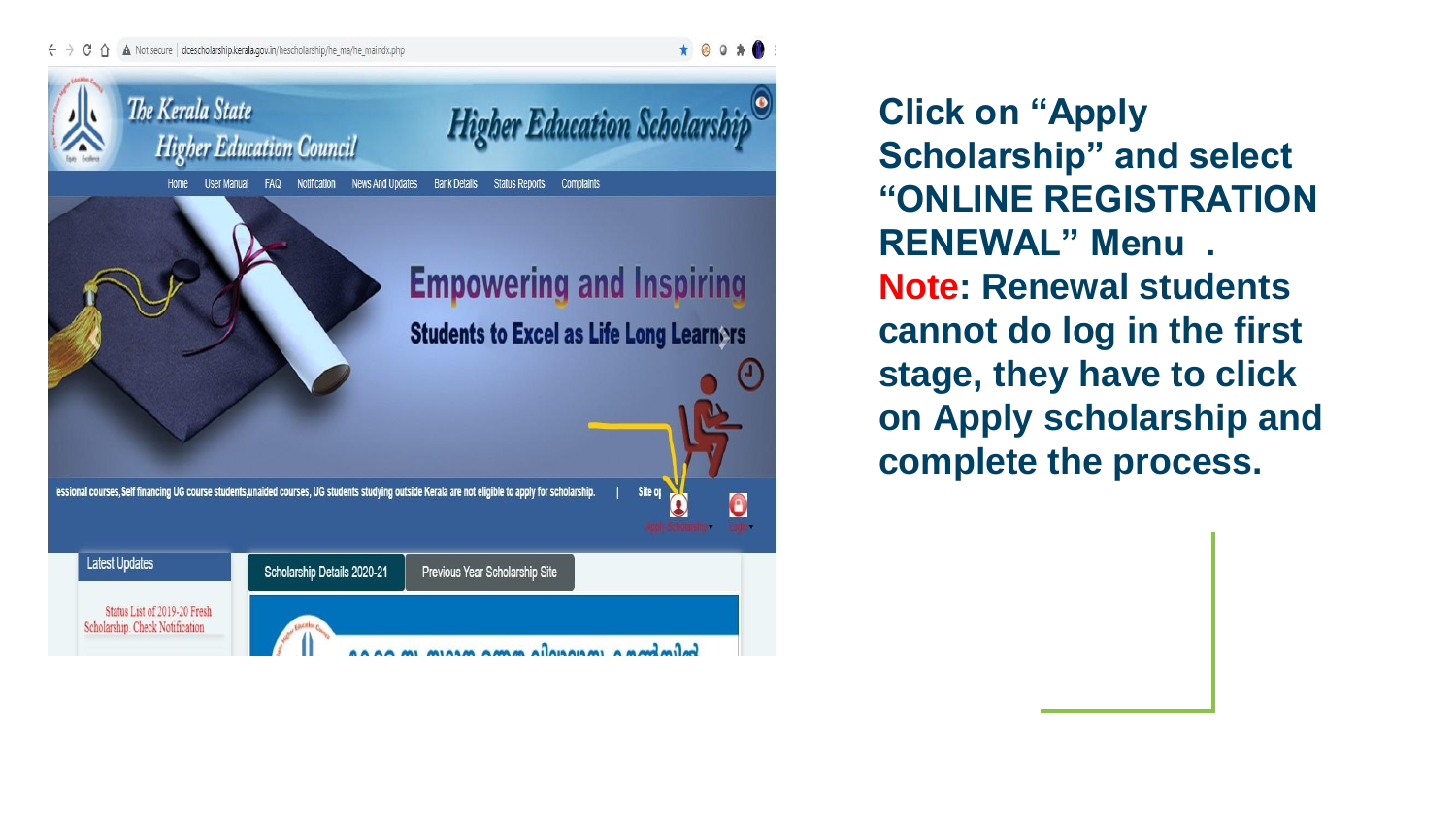## **STEP :1**

| Scholarship Type                     | Higher Education Scholarship v |
|--------------------------------------|--------------------------------|
| State                                | Kerala v                       |
| <b>District</b>                      | Select<br>$\checkmark$         |
| Institution Type                     | Select<br>v                    |
| Scholarship awarded institution name | Select                         |
| Scholarship awarded year             | YY<br>$\checkmark$             |
| Name of the student                  | Select<br>$\checkmark$         |
| Date of birth *                      | (dd/mm/yyyy)                   |
| Registration ID*                     |                                |

**Select your name from the list , enter date of birth and registration id and click on Submit. Note: Only students who had done their previous renewal ,their names only will be listed. After completing Step 1, your name wont appear here again. After completing STEP 1 if any issue occurred then you have to do STUDENT LOGIN**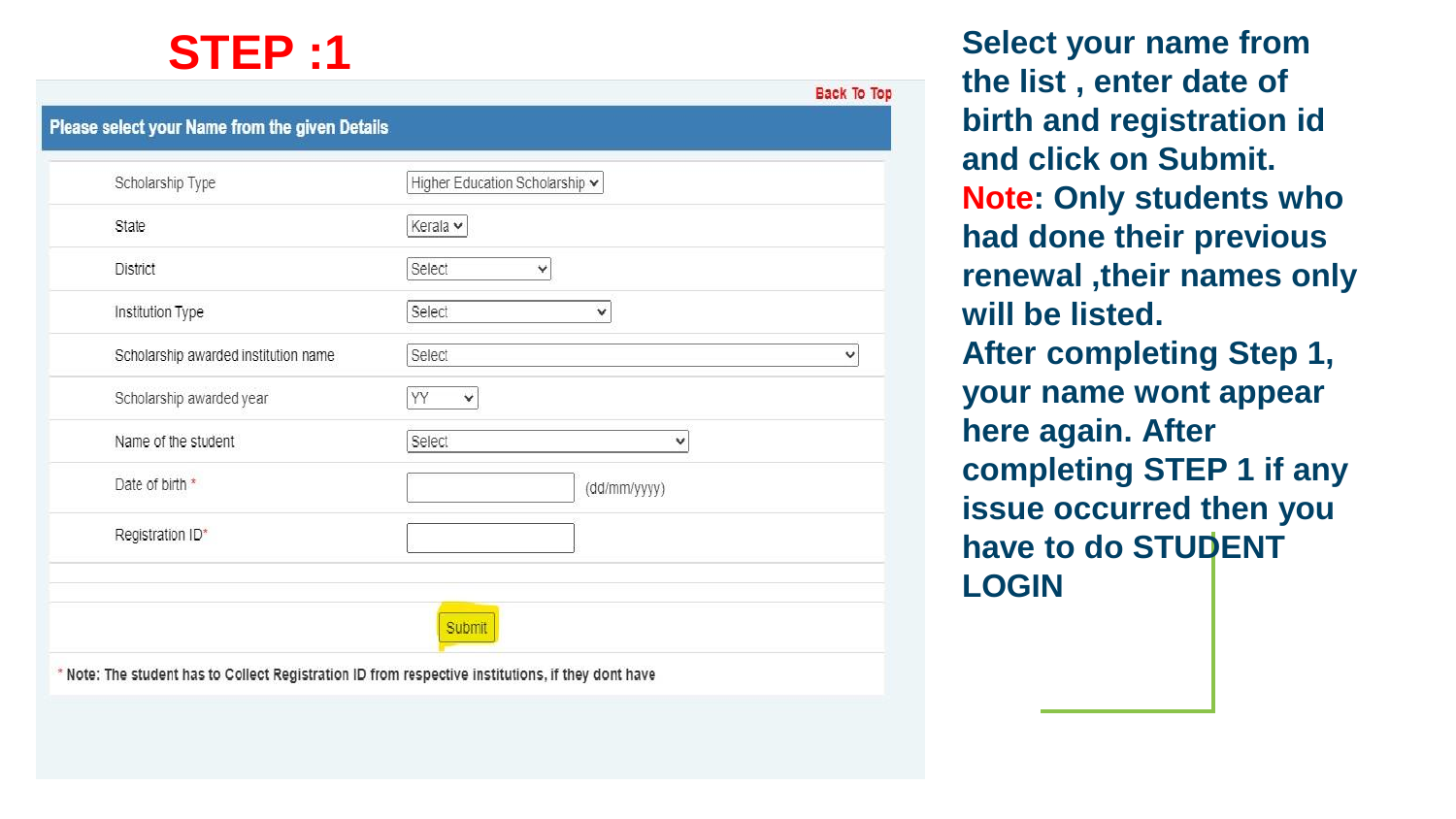| <b>INIK</b><br><b>USCI MANUAL</b>                                                                                                         | $1 \text{m}$<br><b>INVUINGUUT</b><br><b>INCWS ATIN OPUGICS</b>     | Dally Details<br><b>Dialus Reports</b><br><b>COMPRIMO</b> |                    |
|-------------------------------------------------------------------------------------------------------------------------------------------|--------------------------------------------------------------------|-----------------------------------------------------------|--------------------|
| <b>Latest Updates</b>                                                                                                                     | STUDENT ONLINE REGISTRATION                                        |                                                           | <b>Back To Top</b> |
| mobile number and email id for<br>resetting password.                                                                                     | * Marked Fields are Mandatory                                      |                                                           | <b>Guidelines</b>  |
| Á<br>06/01/2021                                                                                                                           | 1. Registration Details of Matriculation or Equivalent Examination |                                                           |                    |
| PG first years cannot apply as<br>Fresh applicant,<br>those who received Scholarship in UG level can only renew. Renewal has not started. | a) Board of matriculation(10th) or equivalent<br>exam passed*      |                                                           | $\checkmark$       |
|                                                                                                                                           | b) Register No/Roll No of matriculation<br>exam passed*            |                                                           |                    |
|                                                                                                                                           | c) Year of Passing*                                                | <b>ROOM</b> V                                             |                    |
| <b>HelpDesk</b>                                                                                                                           | 2. Personal Details                                                |                                                           |                    |
| Candidates can contact the Help Desk<br>for resolution of the technical problems                                                          |                                                                    | <b>REGISTRATION ID- 0</b>                                 |                    |
|                                                                                                                                           | a) Name of Candidate*                                              |                                                           |                    |
| 全                                                                                                                                         | b) Date of Birth(DD/MM/YYYY)*                                      | Day 1 v Month Feb v Year 1000 v                           |                    |
|                                                                                                                                           | c) Sex*                                                            |                                                           |                    |

**The Next page after clicking submit is this one, fill only the required fields**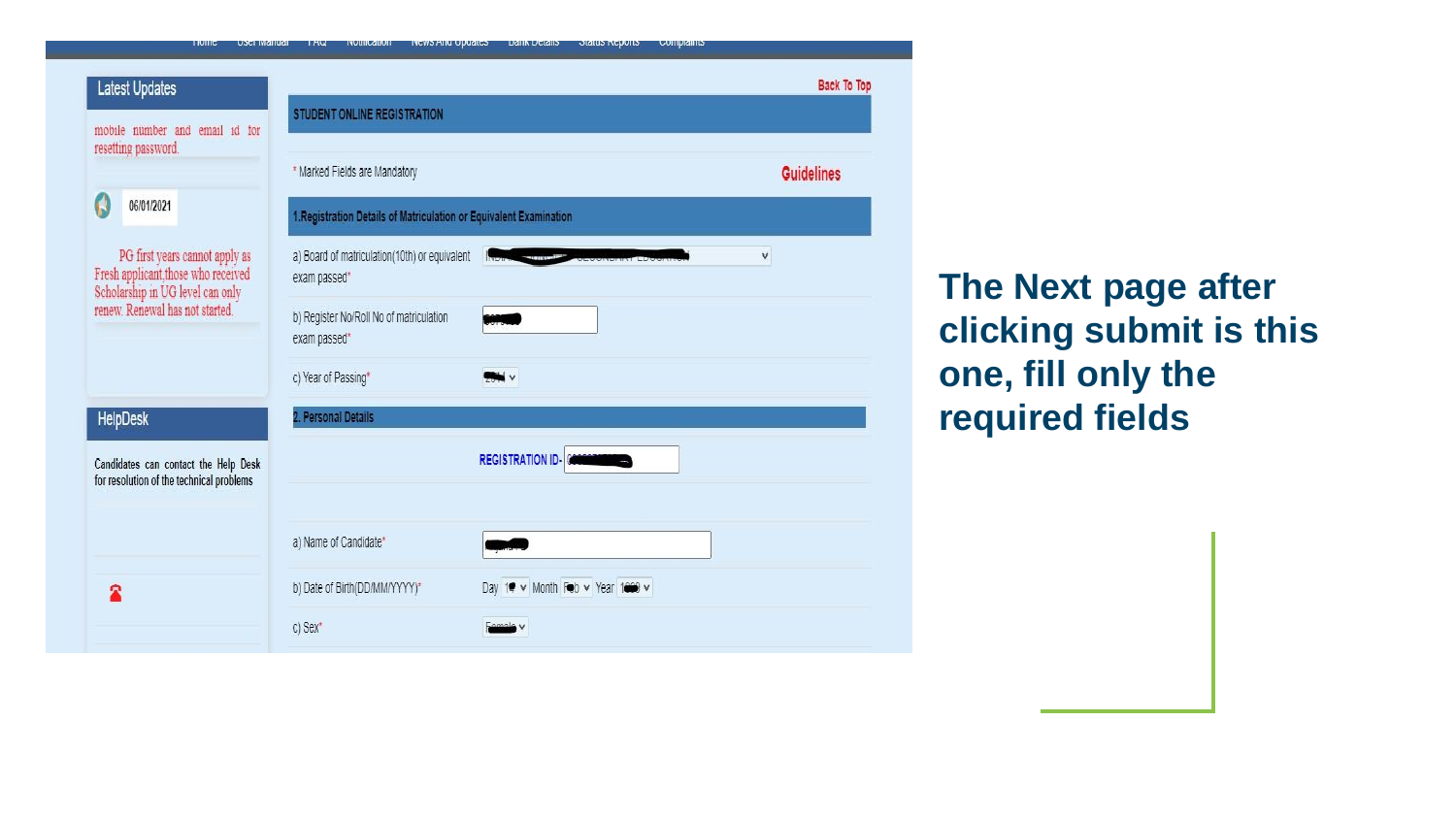| 4. Communication Address( V Tick if Same as Permanent Address) |                                                                           |
|----------------------------------------------------------------|---------------------------------------------------------------------------|
| a) House No/Name*                                              |                                                                           |
| b) Street/Locality                                             | 4.R B                                                                     |
| c) Name of City/Town/Village*                                  |                                                                           |
| d) Post Office                                                 |                                                                           |
| e) State*                                                      | Koraia <sup>V</sup>                                                       |
| f) District*                                                   | $\check{~}$                                                               |
| g) Pincode                                                     |                                                                           |
| h) Land Phone<br>Code                                          |                                                                           |
| 5. Details of Present Institution and Course                   |                                                                           |
| a) State*                                                      |                                                                           |
| b) District*                                                   | ram v                                                                     |
| c) Institution Type*                                           | v                                                                         |
| d) Name of the College/institution*                            |                                                                           |
| e) Course Type*                                                | v Contact Your Institution if Your<br>Institution/Course is not available |
| f) Course*                                                     | $\check{~}$                                                               |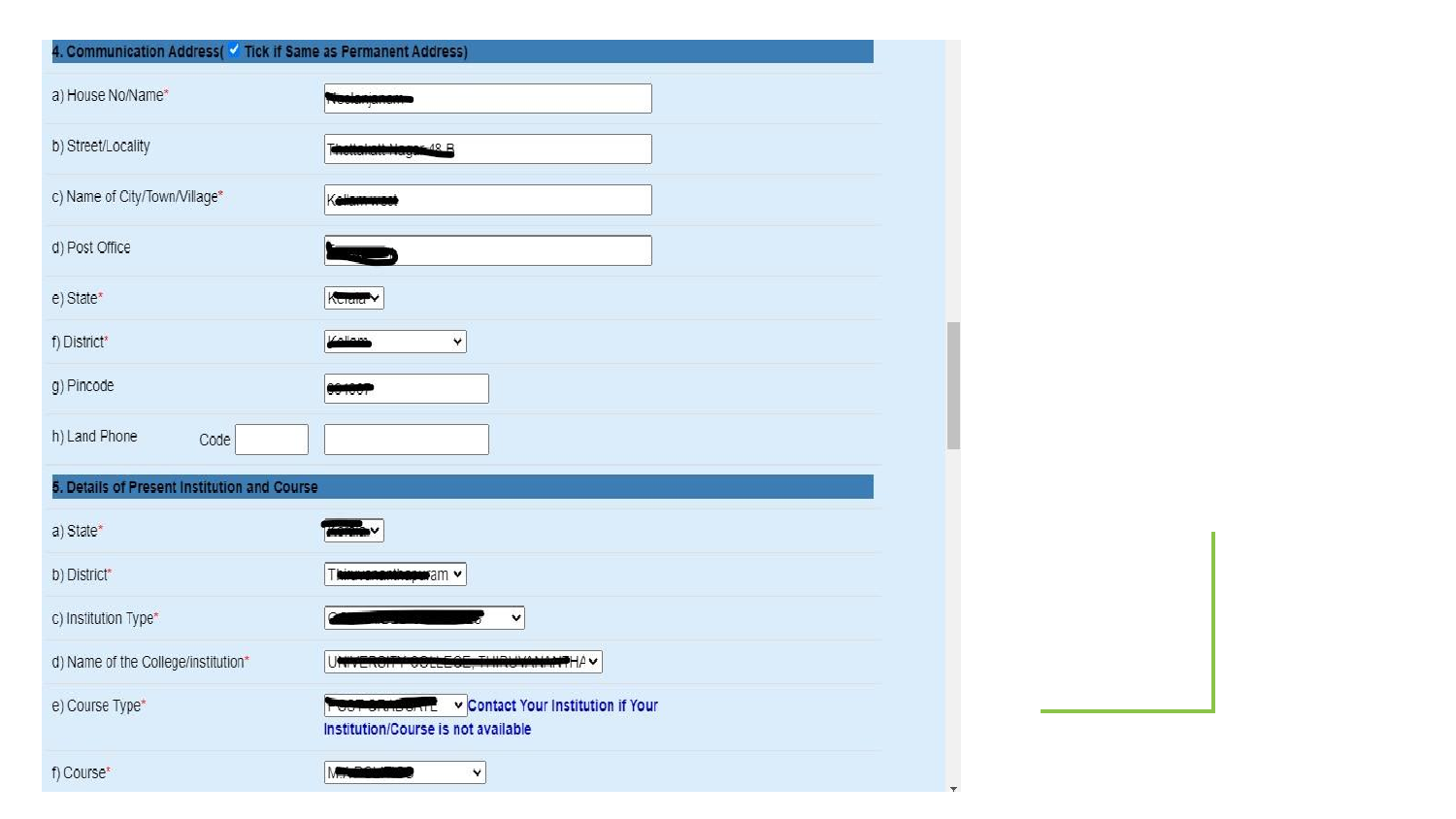| 6. Details of previous annual Board/ University Examination |                                                                |
|-------------------------------------------------------------|----------------------------------------------------------------|
| a) Year of Examination*                                     |                                                                |
| b)Examination status*                                       | ٧                                                              |
|                                                             |                                                                |
| i) Mark SGPA*                                               | v Average in aggregate for the POPirst Cen<br><b>Realistic</b> |
| c) Receiving any Other Scholarship*                         | NO<br>$\ddot{\phantom{1}}$                                     |
| 7. Bank Details                                             |                                                                |
| a) Type of Bank*                                            | <b>EATE DANIL OF IND</b><br>٧                                  |
| a) State*                                                   |                                                                |
| b) District*                                                | ٧<br><b>Kontail</b>                                            |
| c) Branch Name*                                             | $\checkmark$<br><b>TELENTIAL AND</b>                           |
| d) Branch Address*                                          | KOLLA                                                          |
| e) Account Number*                                          |                                                                |
| f) Name of Payee (As on Bank Account)*                      |                                                                |

**Provide details in the required fields only .**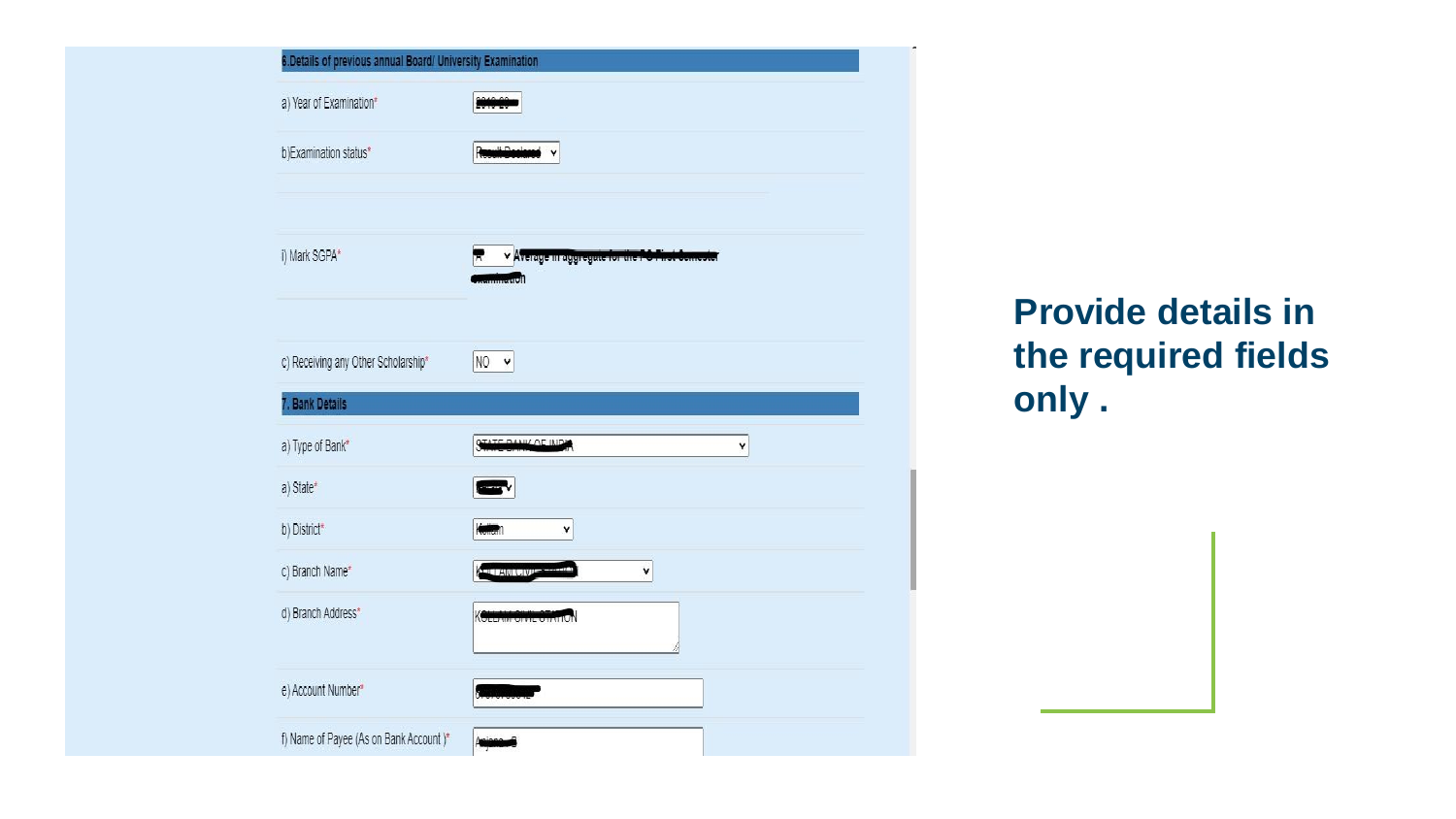|                           | Enter new password for successful submission of application and getting Registration Printout<br>Note the password for further reference !. |  |
|---------------------------|---------------------------------------------------------------------------------------------------------------------------------------------|--|
| a) UserID(RegistrationID) |                                                                                                                                             |  |
| b) Enter new Password*    |                                                                                                                                             |  |
| c) Re-enter Password*     |                                                                                                                                             |  |
|                           | Type the characters you see in the image below<br>79dnf                                                                                     |  |
|                           | <b>Declaration</b>                                                                                                                          |  |

(i) I hereby declare that the information furnished above is correct. <sup>(2)</sup> I agree (ii) I am not availing any other scholarship for this purpose from any other sources (iii) I shall abide by the terms and conditions for sanctioning of the scholarship (iv) I undertake that if at any stage, it is found to the satisfaction of the sanctioning authority that the information given by me is false or if I have violated the terms and conditions of the scholarship, the scholarship sanctioned to me, may be cancelled and the entire amount of scholarship will be refunded by me, or recovered from me, apart from liability for such penal action as warranted by the law.

**Enter new password and keep it for future use. After Clicking submit and moved to the next step, if any error occurred while registration after this step ,you have to do Student Log in to complete further process .**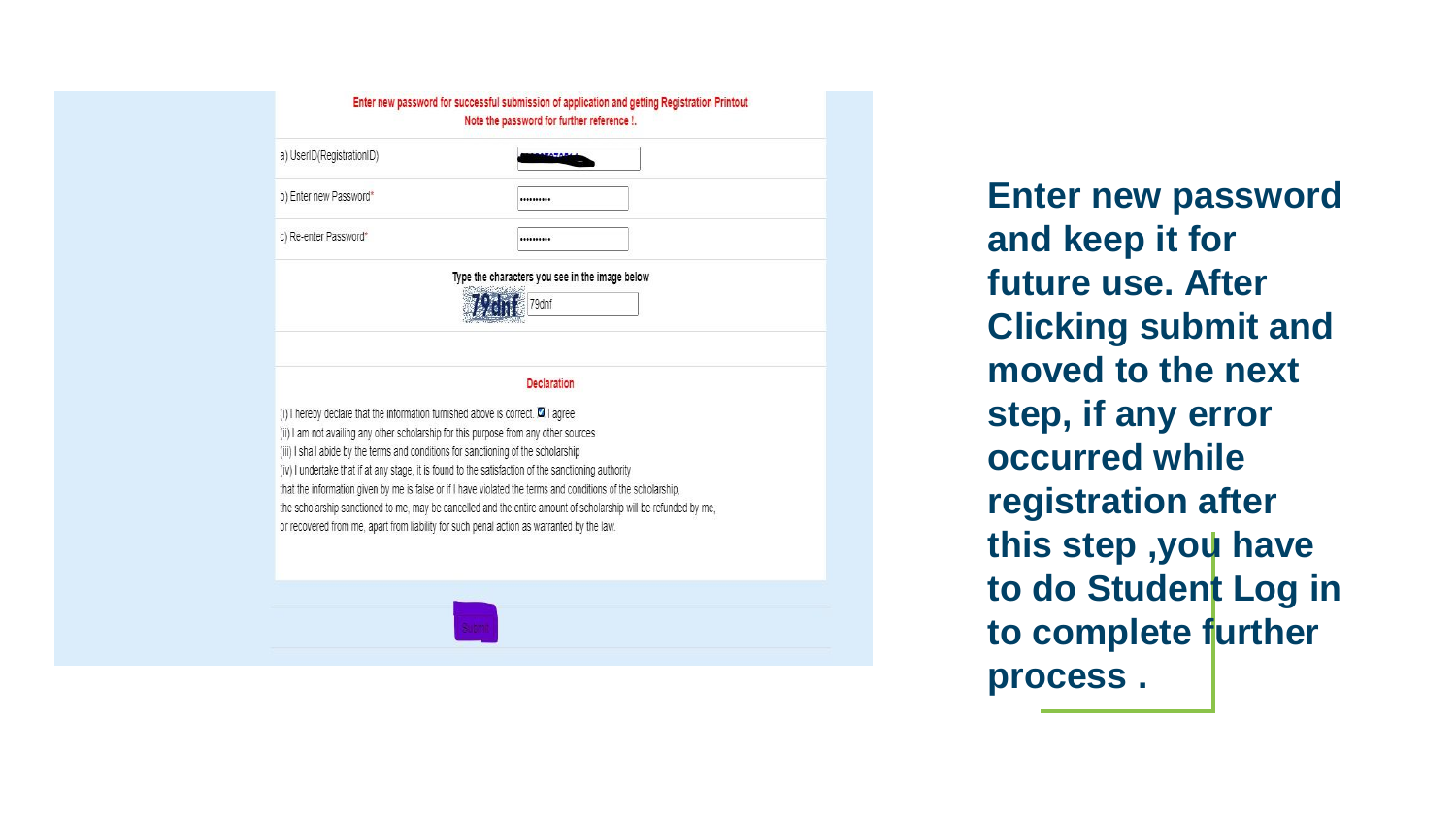|                |                            |                                                                                                     |                     |                                                   |                                |                 |                                  |                                  | <b>Back To Top</b> |
|----------------|----------------------------|-----------------------------------------------------------------------------------------------------|---------------------|---------------------------------------------------|--------------------------------|-----------------|----------------------------------|----------------------------------|--------------------|
|                |                            |                                                                                                     |                     | <b>Registration Step II : Upload Certificates</b> |                                |                 |                                  |                                  |                    |
|                | File Size Allowed is 200KB | Please Note : Only PDF/JPG files allowed to upload,<br>Signature and Photo JPEG Files Only Allowed. |                     |                                                   |                                |                 |                                  |                                  |                    |
| 1              |                            | PG FIRST SEMESTER MARK LIST ATTESTED BY PRINCIPAL <sup>*</sup>                                      |                     |                                                   |                                |                 | Choose File                      | No file chosen                   |                    |
| $\overline{2}$ |                            | RECENT PHOTO*                                                                                       |                     |                                                   |                                |                 | Choose File   No file chosen     |                                  |                    |
| $\overline{3}$ |                            | SIGNATURE <sup>*</sup>                                                                              |                     |                                                   |                                |                 | Choose File   No file chosen     |                                  |                    |
| $\overline{4}$ |                            | <b>BANK PASSBOOK</b> *                                                                              |                     |                                                   |                                |                 | Choose File   No file chosen     |                                  |                    |
| Submit         | Reset                      |                                                                                                     |                     |                                                   |                                |                 |                                  |                                  |                    |
|                |                            |                                                                                                     |                     |                                                   |                                |                 |                                  |                                  |                    |
|                |                            |                                                                                                     |                     |                                                   | <b>View Uploaded Documents</b> |                 |                                  |                                  |                    |
| <b>SINO</b>    | Register<br><b>No</b>      | Fresh/Renewal                                                                                       | Scholarship<br>Type | Scholarship<br>Year                               | Renewal<br>Year                | Upload<br>Files | Document Verify<br><b>Status</b> | <b>Delete</b><br><b>Document</b> | View<br>Document   |

**Upload all the files in the prescribed format. Please note photo and signature should be in jpeg format.**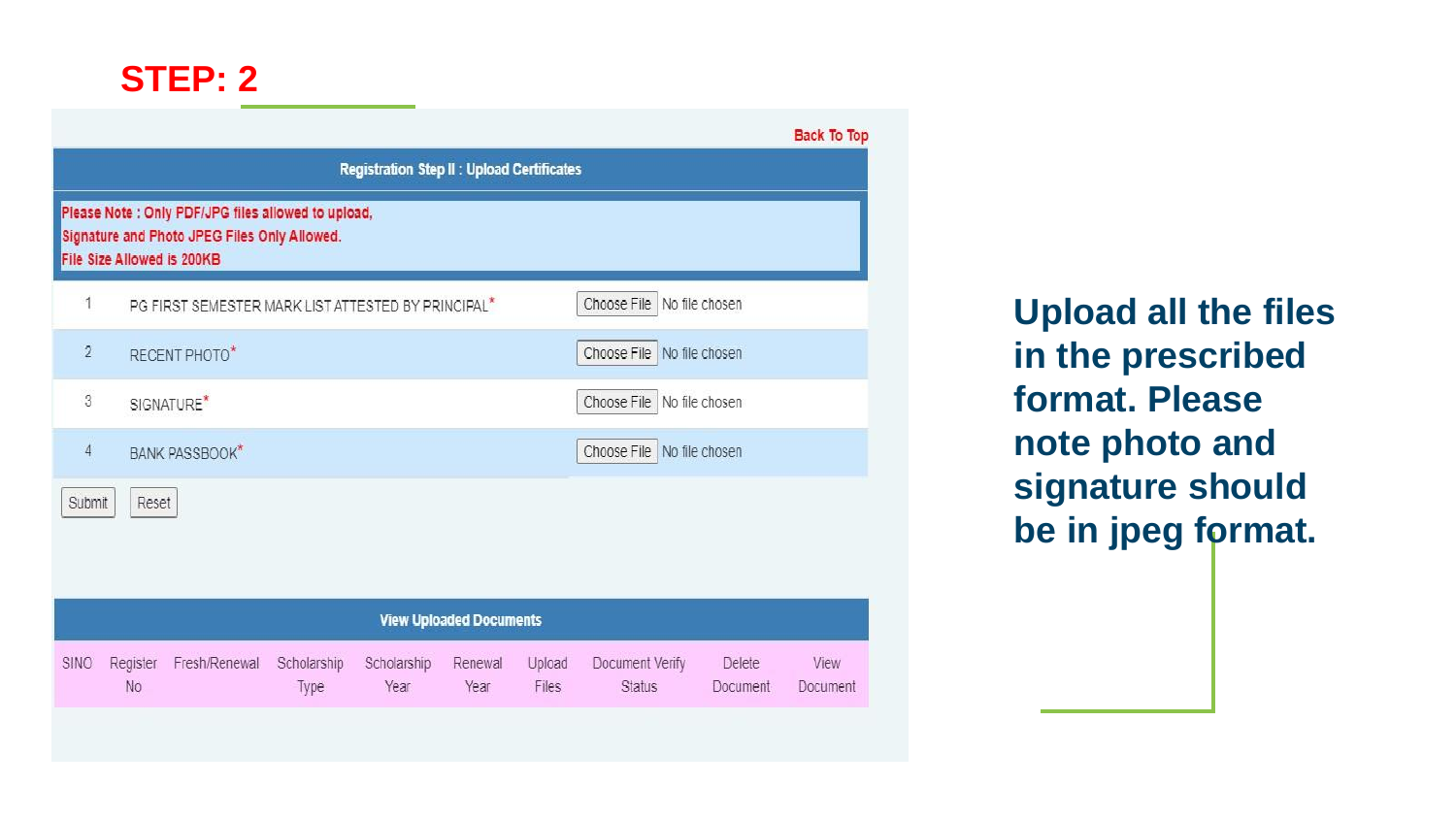

**After successfully uploading , a dialogue box will appear which states whether the document is successfully uploaded or not**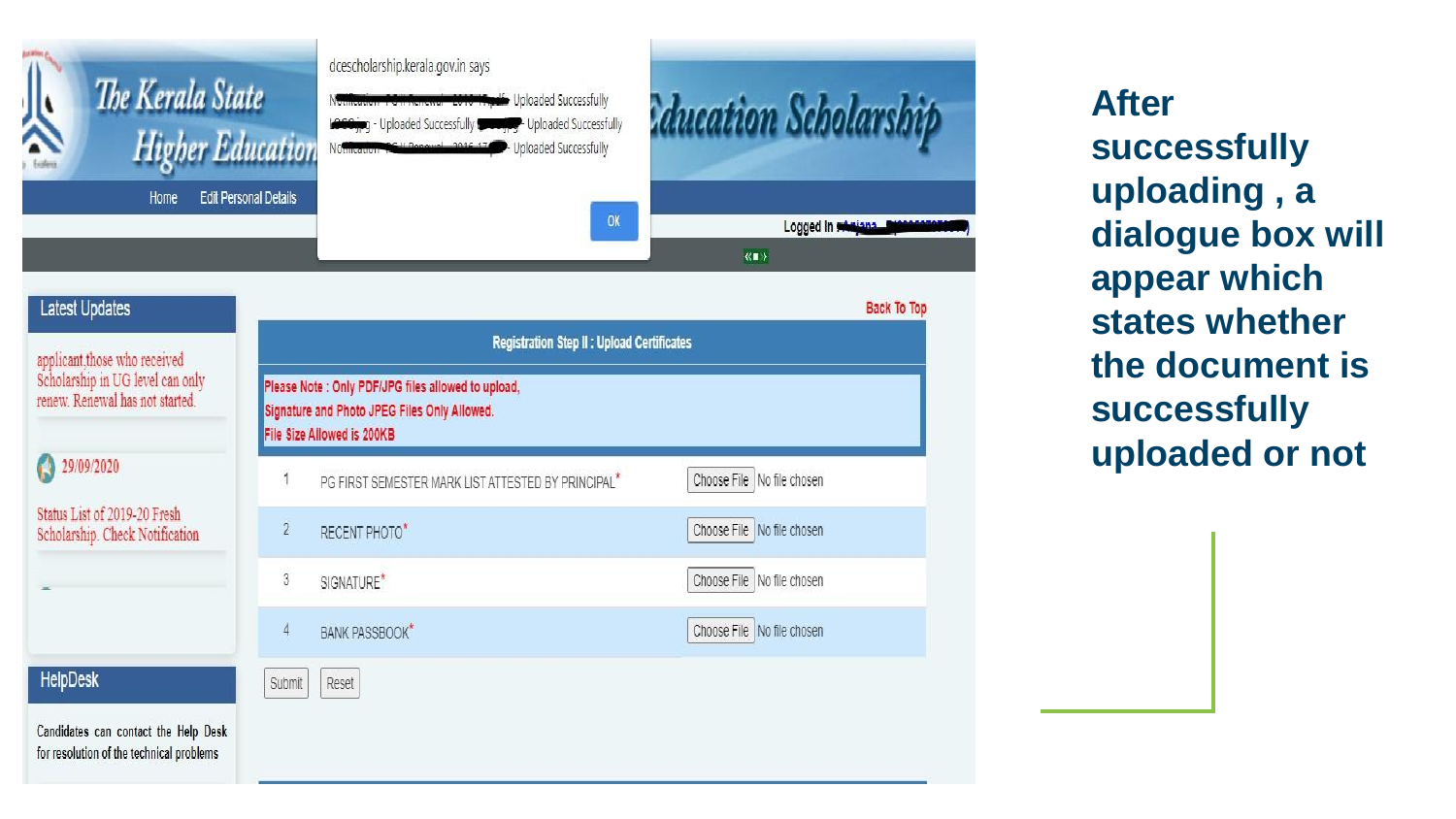| Home                                                                                         | <b>Edit Personal Details</b> | Documents Upload           |                                                                                                     | <b>View/Print Application</b>                         |                     | <b>Complaints and Suggestions</b>                 | Log out             |                                       |                    |                                            |
|----------------------------------------------------------------------------------------------|------------------------------|----------------------------|-----------------------------------------------------------------------------------------------------|-------------------------------------------------------|---------------------|---------------------------------------------------|---------------------|---------------------------------------|--------------------|--------------------------------------------|
|                                                                                              |                              |                            |                                                                                                     |                                                       |                     |                                                   |                     |                                       |                    | Logged In : ****************************** |
| to verify and approve UG Fresh 2020 extended to 05/03/2021                                   |                              |                            |                                                                                                     | Only Online approved applications will be considered. |                     |                                                   |                     | $\langle\langle \blacksquare \rangle$ |                    |                                            |
| test Updates                                                                                 |                              |                            |                                                                                                     |                                                       |                     |                                                   |                     |                                       |                    | <b>Back To Top</b>                         |
|                                                                                              |                              |                            |                                                                                                     |                                                       |                     | <b>Registration Step II : Upload Certificates</b> |                     |                                       |                    |                                            |
|                                                                                              |                              | File Size Allowed is 200KB | Please Note : Only PDF/JPG files allowed to upload,<br>Signature and Photo JPEG Files Only Allowed. |                                                       |                     |                                                   |                     |                                       |                    |                                            |
|                                                                                              | 1                            |                            | PG FIRST SEMESTER MARK LIST ATTESTED BY PRINCIPAL <sup>*</sup>                                      |                                                       |                     |                                                   |                     | Choose File   No file chosen          |                    |                                            |
| 07/01/2021                                                                                   | $\overline{2}$               | RECENT PHOTO*              |                                                                                                     |                                                       |                     |                                                   |                     | Choose File   No file chosen          |                    |                                            |
| se who have applied for                                                                      | 3                            | SIGNATURE <sup>*</sup>     |                                                                                                     |                                                       |                     |                                                   |                     | Choose File No file chosen            |                    |                                            |
|                                                                                              | $\overline{4}$               | <b>BANK PASSBOOK</b> *     |                                                                                                     |                                                       |                     |                                                   |                     | Choose File   No file chosen          |                    |                                            |
| <b>IpDesk</b>                                                                                | Submit                       | Reset                      |                                                                                                     |                                                       |                     |                                                   |                     |                                       |                    |                                            |
| didates can contact the Help Desk<br>esolution of the technical problems                     |                              |                            |                                                                                                     |                                                       |                     |                                                   |                     |                                       |                    |                                            |
|                                                                                              |                              |                            |                                                                                                     |                                                       |                     | <b>View Uploaded Documents</b>                    |                     |                                       |                    |                                            |
|                                                                                              | SINO                         | Register No                | Fresh/Renewal                                                                                       | Scholarship<br>Type                                   | Scholarship<br>Year | Renewal<br>Year                                   | <b>Upload Files</b> | Document<br>Verify                    | Delete<br>Document | View<br><b>Document</b>                    |
| Ila.gov.in/hescholarship/renewal/applicationprint.php?token=8b04d5e3775d298e78455efc5ca404d5 |                              |                            |                                                                                                     |                                                       |                     |                                                   |                     | <b>Status</b>                         |                    |                                            |

**After Successfully uploading all the documents in the prescribed format , click on "View/Print Application menu "for taking printout**